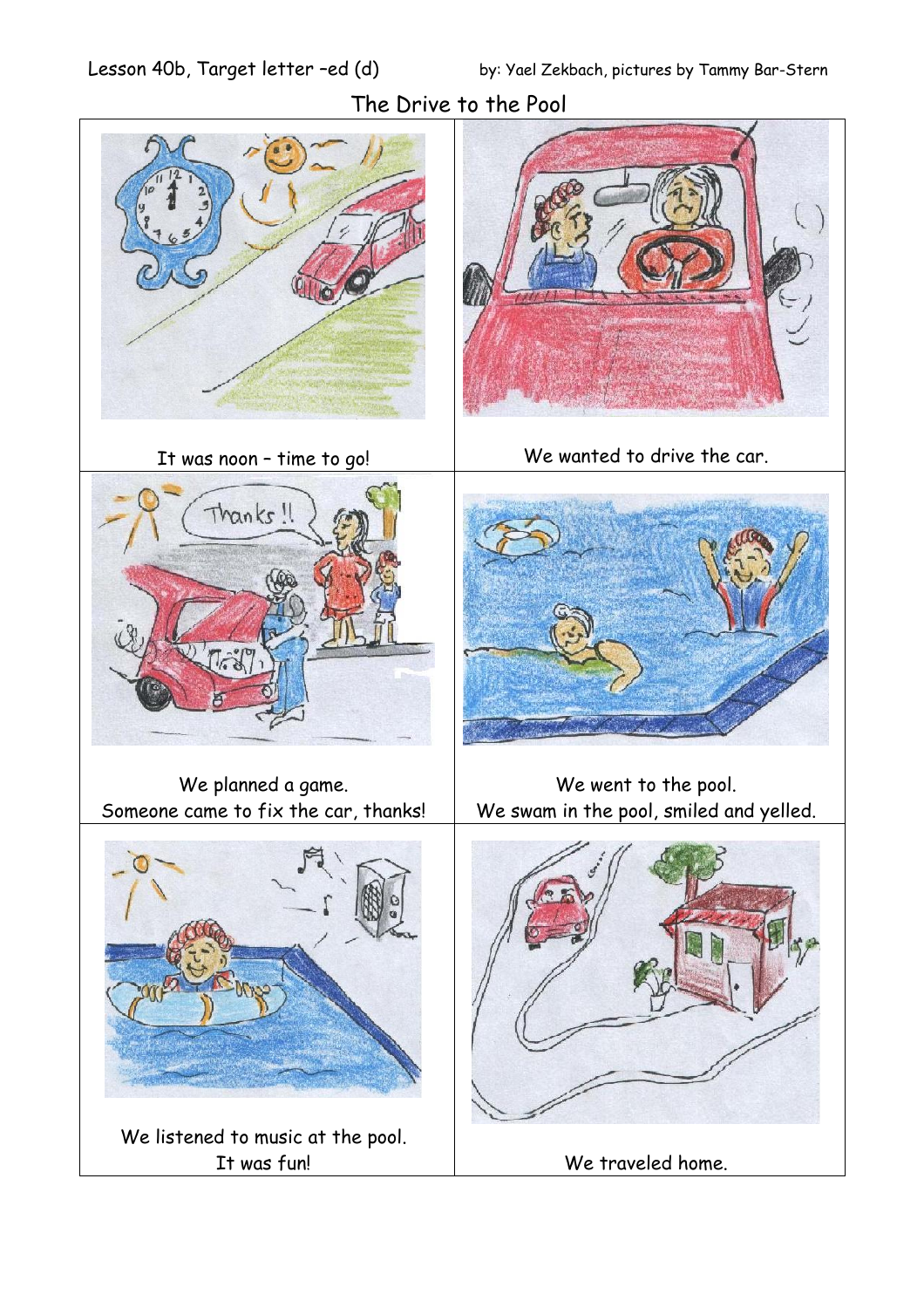| $\mathbf{1}$            | NO                             | refused  |  |
|-------------------------|--------------------------------|----------|--|
| $\mathbf{2}$            | $M$ <i>W/11</i>                | planned  |  |
| 3                       |                                | smiled   |  |
| $\overline{\mathbf{4}}$ |                                | yelled   |  |
| 5                       |                                | listened |  |
| 6                       | <b>3000 MS</b><br>$\mathbf{b}$ | traveled |  |
| $\overline{7}$          |                                | pulled   |  |
| 8                       |                                | agreed   |  |
| 9                       |                                | covered  |  |
| 10                      |                                | wanted   |  |
| 11                      |                                | noon     |  |
| 12                      |                                | drive    |  |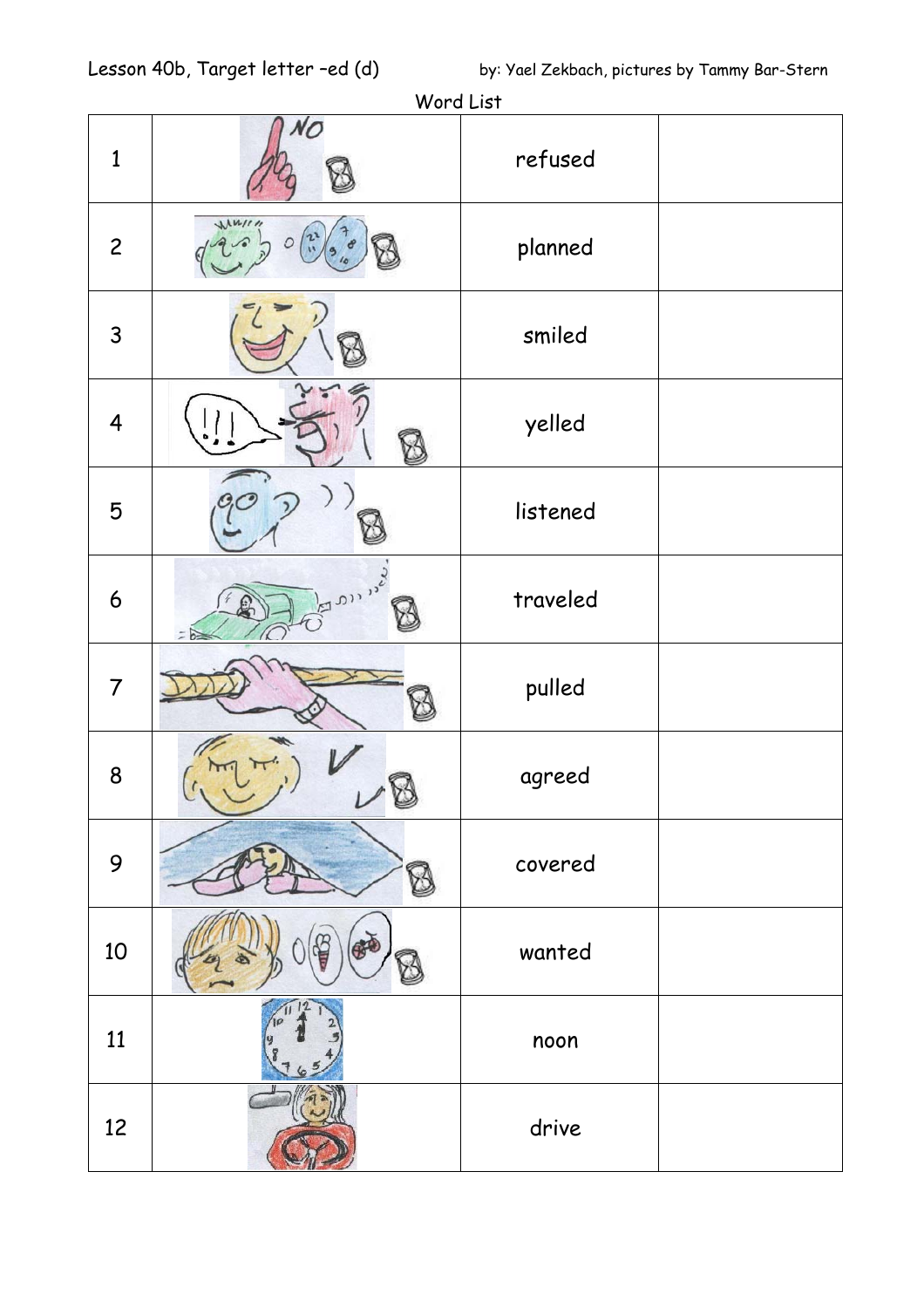## Past Tense Bingo

Preparation: Cut out the two boards and the word slips. Keep word slips in a bag. Play: Each player gets a board and tokens to mark the called words. The learner draws word slips from a bag and reads them out loud. Cover the correct picture with the token. The first one to get three in a row in any direction wins. Optional: laminate the boards, and mark the words with erasable markers.

Note: Most of the verbs in this –ed lesson are regular past simple verbs; there are two irregular verbs (drove and swam). If you want to practice matching present simple verbs to past simple verbs, use the second set of word slips.

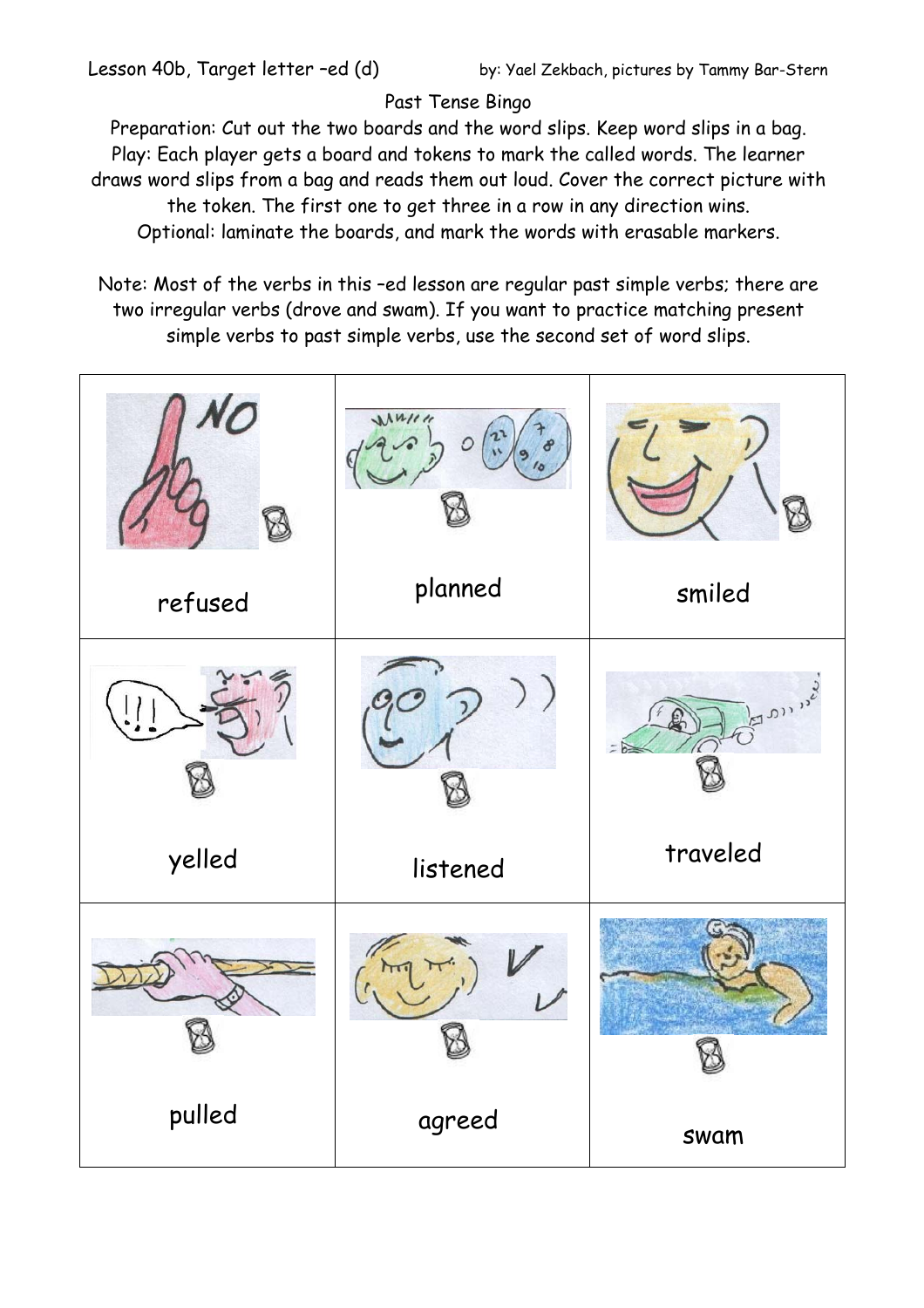| drove    | covered         | wanted |  |
|----------|-----------------|--------|--|
|          |                 |        |  |
| Son 13   |                 |        |  |
| traveled | listened        | yelled |  |
|          | $M$ <i>W/11</i> |        |  |
| smiled   | planned         | pulled |  |

## Past Simple Verbs - Word slips (just match to pictures)

| refused  | planned  | smiled | yelled |
|----------|----------|--------|--------|
| listened | traveled | pulled | agreed |
| covered  | wanted   | swam   | drove  |